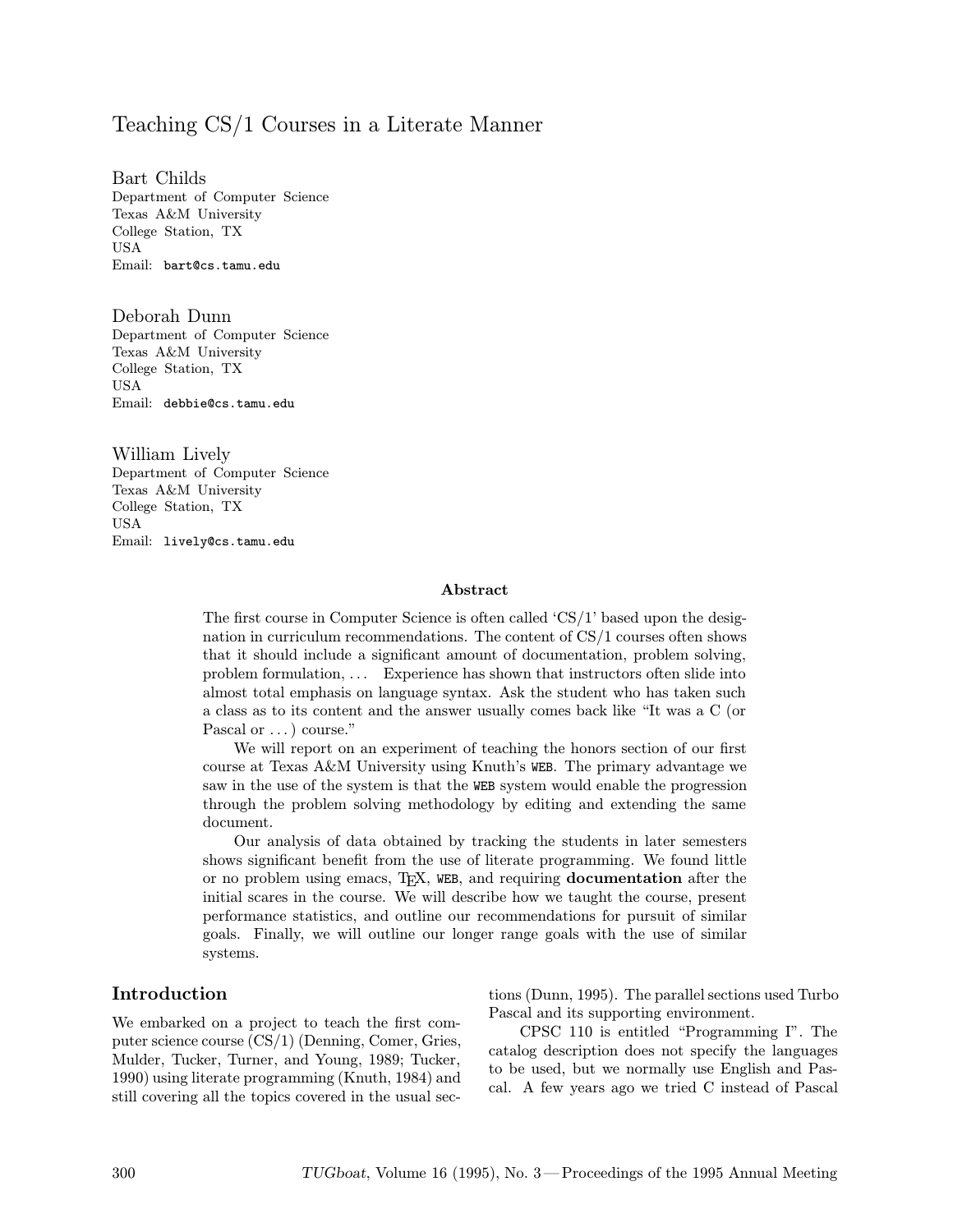but have never tried any substitutes for English except TEXian (although some students may argue the point). The reasons that the C experiment were a failure will not be addressed in this paper.

An inherent part of these CS/1 courses is to develop the student's skills in problem solving. Indeed, in many course outlines, that is part of the title and the main emphasis in the description of the course contents. A problem solving methodology is often stated in CS/1 courses which generally has steps like:

- 1. State the problem completely!
- 2. Develop all necessary assumptions.
- 3. Develop an algorithm and test data set(s).
- 4. Code the problem.
- 5. Analyze the results (and iterate?).

Literate programming is a style in which the design of the code reflects that the human reader is as important as the machine reader. The human reader is often associated with the expensive process of maintenance and the machine reader is the compiler/interpreter. Literate programming is a process which should lead to more carefully constructed programs with better, relevant 'systems' documentation. We think that the first sentence in this paragraph should be particularly relevant to students because the human reader (the one who assigns grades) is obviously the most important reader.

The features of literate programming that gave us the confidence to expect positive results are:

- 1. top-down and bottom-up programming since it is a structured pseudo-code,
- 2. programming in small sections where most sections of code and documentation (section in this use is similar to a paragraph in prose) are approximately a screen or less of source,
- 3. typeset documentation (after all, Knuth was rewriting T<sub>E</sub>X),
- 4. pretty-printed code where the keywords are in bold, user supplied names in italics, ..., and
- 5. extensive reading aids are automatically generated including a table of contents and index.

We offer these comments about the above list We repeat the item numbers for clarity:

- 1. these topics are usual in CS/1 books but they generally lack the integration to make them really effective for the student,
- 2. divide and conquer is also espoused but the larger examples that are furnished in many books forsake the principle,
- 3. it may be argued that this is 'feeding pearls to the swine' but we like the cognitive emphasis that comes from logical substitution of words for key-words ...,
- 4. the fact that weave breaks lines based on its parsing is another cognitive reinforcement,
- 5. encouraging/requiring students to review their programs as documents makes them think about readability.

#### Problems with 'Problem Solving'

Researchers have found that many of the difficulties experienced by novice programmers are not a result of misunderstanding the language constructs, but a result of problems with "putting the pieces together" (Spohrer and Soloway, 1986). Thus, the process by which programs (and documentation) are developed should be examined.

Linn and Clancy (1992) state that a good programmer needs both a knowledge of the programming language and good problem solving skills. Introductory courses tend to emphasize programming; that is, the product of good design and development. Although this is obviously an important aspect of programming, the real problems exist in the design of problem solutions (Linn, Sloane, and Clancy, 1987). Few textbooks used in the introductory courses actually emphasize teaching the student how to develop good design solutions (Linn and Clancy, 1992), regardless of the university catalog description.

Linn, Sloane, and Clancy (1987) found, in teaching program design, that teachers who discuss how they solve problems, including their interpretation of the problem statement, are more effective than those who present just the subject matter. Studies have shown that explicit teaching of problem solving strategies greatly influences learning (Linn and Dalbey, 1985; Linn, Sloane, and Clancy, 1987).

Soloway (1986) states that goals and plans are the two key components in the task of representing problems and solutions to a problem. Problem solving, and hence learning to program, requires that students learn to construct mechanisms and explanations for those mechanisms. Students are led to believe that programs are the output from the programming process. Rather, they must be made to understand that programming is a design discipline. Instead of the programming process being viewed as a program, it should be viewed as "an artifact that performs some desired function" (Soloway, 1986).

Soloway and colleagues (Soloway, Ehrlich, Bonar, and Greenspan, 1982; Spohrer and Soloway,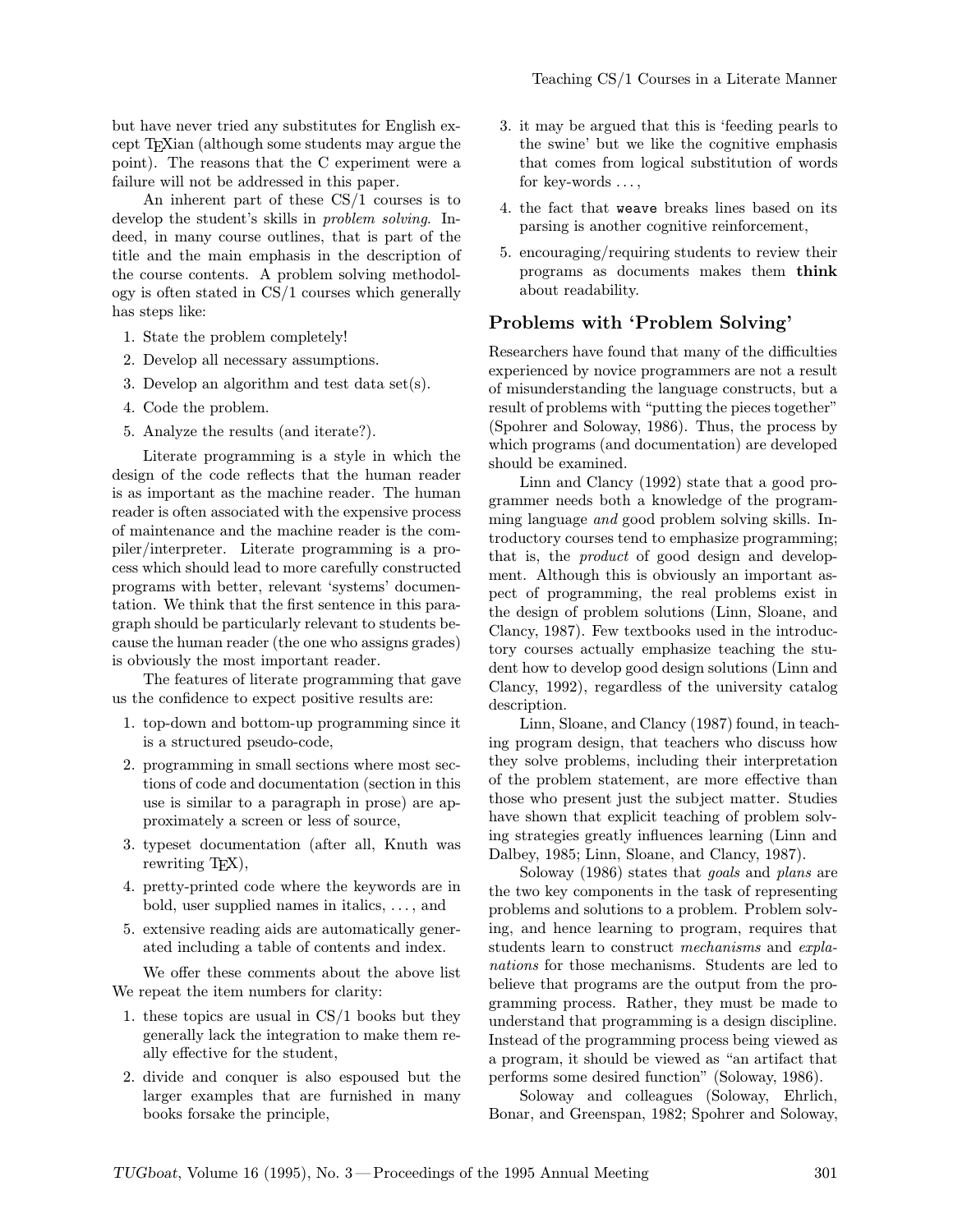1986) have studied bugs –errors in programs–and misconceptions –misunderstanding in the minds of novice programmers–in an attempt to identify the needs of novice programmers by understanding the kinds of mistakes they are likely to make. Because there are many ways to solve a given problem, bugs are identified using a goal/plan analysis. Goals are what is to be accomplished and plans are those stereotypical sections of code that are used to achieve the goal. Thus, bugs are the differences between the correct plans and the incorrect implementations used by novices (Spohrer and Soloway, 1986).

Soloway believes a program has two audiences (Soloway, 1986), as shown in Figure 1. Soloway uses this to conclude: "learning to program amounts to learning how to construct mechanisms and how to construct explanations" (Soloway, 1986).

#### The Audiences for a Program

 $\Diamond$  The computer, which, based on instructions is a mechanism for how a problem is solved.  $\Diamond$  The human reader, who needs an explanation for why the program solves the problem.

Figure 1: Program Audience

## "Are You Crazy!?"

The title of this section was frequently shouted at us because, everybody in the world knows:

- emacs is impossible to learn and use,
- TFX is impossible to learn,
- WEB's steps make it too many steps to learn, and

• there is a reason for all those Aggie jokes.

and therefore our project was doomed!

Well, we are Aggies and we decided to try teaching CS/1 using all those horrible things. We exercised a little judgement and did it on the smallest sections of the course, namely the honors sections.

The next four subsections are the things that we did that are different from our usual CS/1 course. They are presented in the order that the students saw them.

Testing The first meeting of the laboratory included some quizzes that did not affect the grade but were done to determine the students' backgrounds.

During the semester there were some different questions on tests that addressed problem solving more than usual.

Introductory computer science students have difficulty viewing programming as a means by which

we solve problems. Computer science instruction, at the introductory level, tends to emphasize programming, which is the product of problem solution design (Linn and Clancy, 1992). Most textbooks give examples of programs, rather than demonstrate the method by which the given solution was derived (Linn and Clancy, 1992).

It has been said the use of literate programming allows us to associate a given design step with its consequences, that is, the resulting code (van Ammers, 1993). Students should be taught that problem solution design leads directly to the result, which is the program. The use of literate programming encourages the inclusion of the design step in the source of the resulting program.

The results of the research were used to determine whether improvements in problem solving and programming skills can be attributed to the use of literate programming. An evaluation of the teaching methodology was made based on several factors:

- 1. Completion of a pre-test which was developed to indicate the students' problem solving ability and computing background as they entered the course.
- 2. Periodic tests which were designed to indicate the change in problem solving ability and programming skills.
- 3. An evaluation of the programs and documentation produced and the consistency between code and its corresponding documentation.
- 4. Completion of a post-test which indicates the students' ability to solve problems and write programs at the end of the test period.
- 5. An evaluation of the students' performance in the subsequent Programming II course.
- 6. An evaluation of the students' performance in the subsequent Data Structures course.

The results were expected to indicate an increase in problem solving ability over time. Programmers who use the literate programming paradigm were expected to be more problemoriented rather than program-oriented.

Emacs and web-mode We decided to use Mark Motl's web-mode environment (Cameron and Rosenblatt, 1991; Motl, 1990). This keeps the neophyte (and expert) user from making a number of simple mistakes that are easily committed. It relieves the user of knowing how and where to insert that necessary TFX mumbo-jumbo that WEBs start with; it ensures matched @< and @> pairs (complete with the "=" when needed); and allows selection of existing section names (rather than having to type it identically).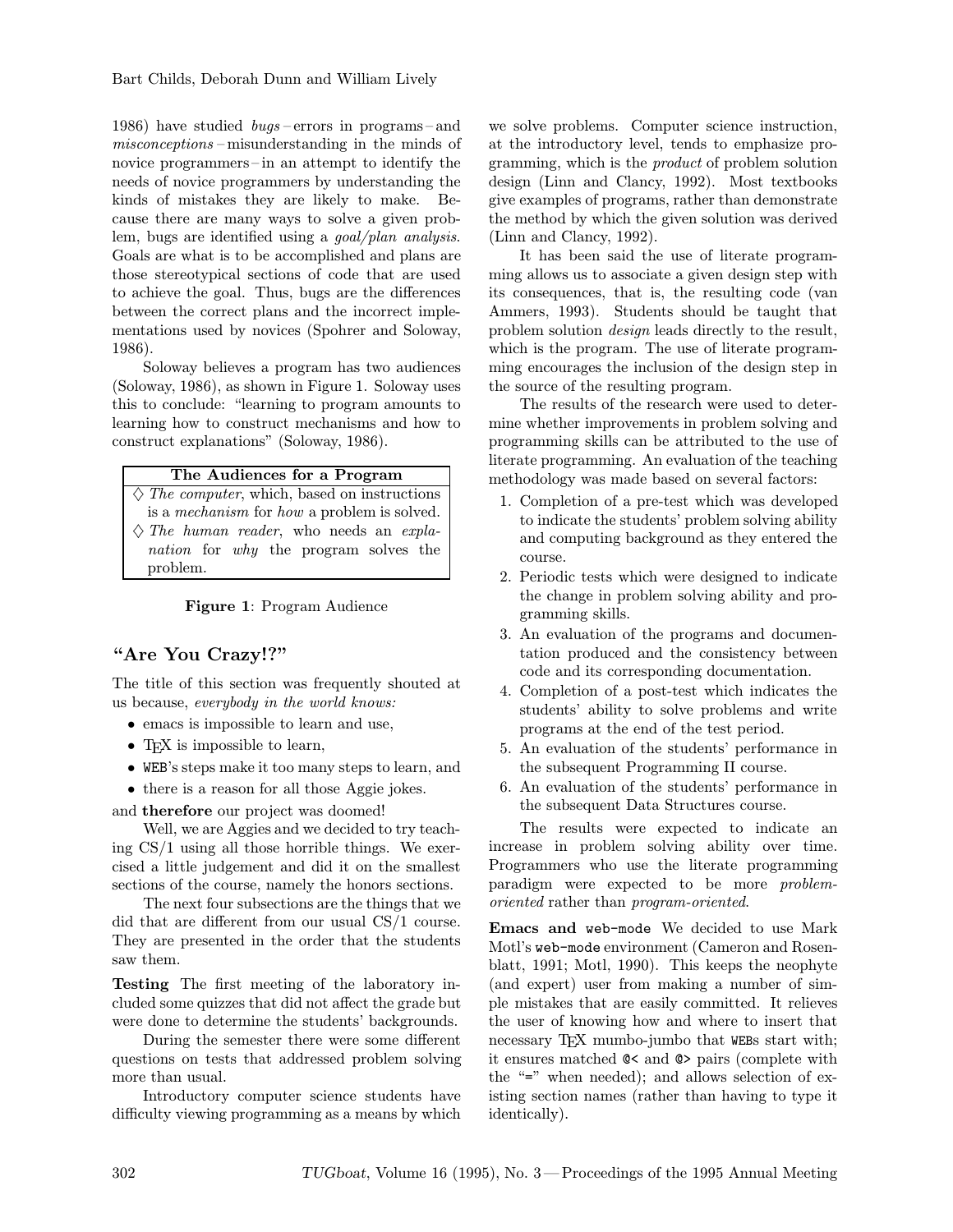At a later time, it will help them in other ways by allowing navigation in terms of WEB terminology.

Emacs was introduced with a one page handout and a modified version of the 'Emacs Reference Card'. The reference card is printed on  $8.5'' \times 11''$ paper, two sided, with three panels on each side. The modifications were to remove some of the more advanced features of Emacs and replace them with web-mode features. Emacs was covered in one hour of laboratory time with some questions and answers at the start of subsequent periods.

Knuth's WEB The subsequent courses in our curriculum are based upon having some use of the Pascal language in CS/1. Thus, we selected a current implementation of Knuth's original WEB (Knuth, 1983), which is Pascal based.

The current implementation means that we did not convert the output of tangle to all upper case, shorten variable names, nor remove underscores. The resulting output of tangle is still relatively "unfit for human consumption".

The rules of WEB were covered by the use of a five page "memo" from the WEB distribution, Knuth's "WEB User's Manual".

How The Course Was Taught The focus of the semester was on problem solving. The students were taught Pascal syntax, but the emphasis was on problem solving using the WEB style of programming. A portion of the class was spent on learning (and evaluating) problem solving skills for the design and development of programs. One method by which problem solving was taught was by example. The students were given several examples of how to design solutions to a problem. This technique of problem solving with examples was used throughout the semester as the difficulty of the problems increased.

An important part of learning problem solving was to practice iteration in the design of a solution. An iteration of the students' problem solution was evaluated by the teaching assistant. The students received feedback regarding their iterative process, such as whether they were approaching the details of the problem at an acceptable level and whether they were considering all aspects of the problem.

The final measurement in the design and development phase was made upon completion of the program assignment. Each program was examined and an evaluation made as to the correctness of the solution, the consistency of documentation and code, and the quality of the documentation. The intent was to determine if the documentation portion of a section was, in fact, an explanation of the code.

Do All Labs Twice We were particularly fortunate that when the curriculum was revised and a formal laboratory was added, the professor in charge decided that the laboratory meeting would not be one extended period, but two one hour periods with a day in between.

We used this to great advantage to require that each lab to be turned in for grading twice:

- Do the first three parts of the problem solving procedure outlined above without any code! We wanted the student to document that the problem was understood! WEB can be considered to be a structured system of pseudo-code and is therefore ideal for this purpose.
- The 47 hour lapse between laboratory meetings enabled the grading of those important first steps of problem solving to assist the student in understanding what is to be converted to code.

### Initial Reactions and Thoughts

Students in first year courses are often rather intimidated but generally ready for any challenges that might arise. Of course we have that same experience. It is interesting to note those that were not 'the usual'.

CS/1 courses will often have a number of students who have had one to five years of computer experience, much of it unstructured. We certainly had our share.

There were a number of students who had at least one year of the use of Turbo Pascal in secondary school and who had obviously used it significantly outside that educational environment. Testing showed these students to have two general characteristics:

- a lack of understanding of how to state a problem;
- a great desire to do nothing other than use Turbo Pascal.

It was also common for these students to react in rather vigorous ways. We think that it is a characteristic of those in the programming professions to resist change unless it is change that they tried to start.

Nearly half the class indicated no programming background from their secondary training. (They may have had word processing, spread sheets, and computer math; but they indicated no programming. Further, they were frequently not CS majors.)

Thirty-eight students enrolled in the honors class during the Fall 1993 semester. The administration of a pre-test provided information regarding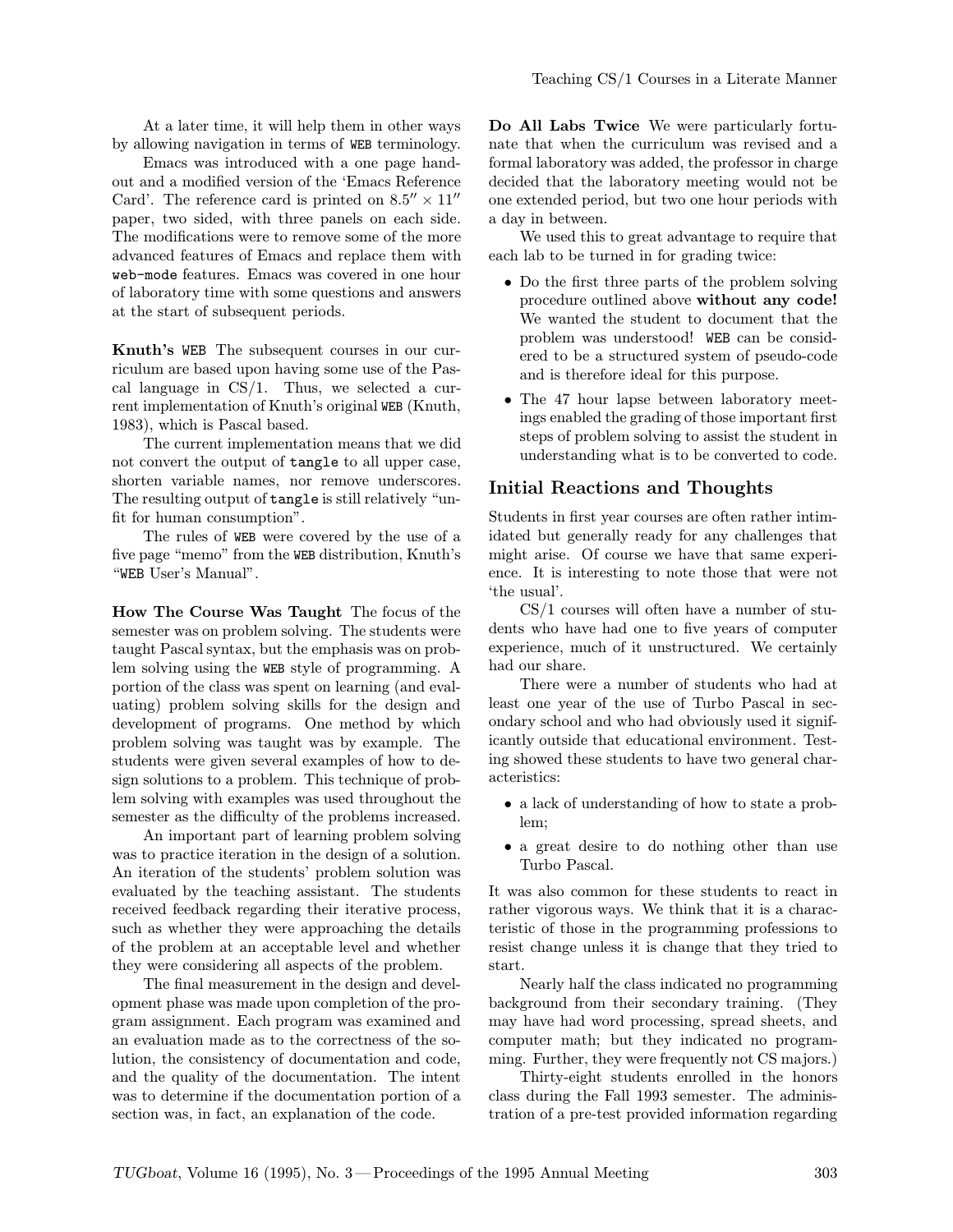the general background and experience of the participants. The purpose of the pre-test was to establish that these were, in fact, novice programmers. The results of the problem solving portion of the test provided a basis for measuring the initial problem solving skills of the participants.

The students entered the course with a variety of backgrounds in computer science. Only one student had never taken a computer science course and one student had taken only a computer literacy/computer history course. Few of the students had any background in computer science at the college level. Table 1 is a summary of the college level experience of the participants.

Table 1: Unusual or Exceptional Computer Experience of Subjects

|   | Count   Exceptional Experience  |
|---|---------------------------------|
|   | C course at a Junior College    |
| 4 | University level Fortran course |

The majority of the students had some type of computer science class in high school. Table 2 is a summary of the high school experience of the participants. Although there were thirty-eight students enrolled in the class, many of the students had experience in more than one of the areas listed.

Table 2: High School Computer Experience of Subjects

| $\operatorname{Count}$ | Computer Experience                   |  |  |  |
|------------------------|---------------------------------------|--|--|--|
| 8                      | Microcomputer applications,           |  |  |  |
|                        | typically including DOS, WordPerfect, |  |  |  |
|                        | Lotus 1-2-3, and/or dBase             |  |  |  |
| 8                      | Computer Math, which may or may not   |  |  |  |
|                        | include some experience in            |  |  |  |
|                        | <b>BASIC</b> and/or Pascal            |  |  |  |
| 12                     | <b>BASIC</b> course                   |  |  |  |
| 21                     | One or more semesters of Pascal       |  |  |  |

Despite the appearance of having a significant background in computers, these students must still be considered novice programmers. Although a significant number had some background in Pascal programming, fifteen felt they could program without the use of a reference manual. Even so, their knowledge of advanced Pascal constructs cannot be considered to be comprehensive. None of the students had experience as a professional programmer.

One student had limited experience with the emacs editor. The remaining thirty-seven had no experience with emacs. None of the students had heard of WEB programming; therefore, none of the test study participants had previous experience with literate programming.

The pre-test included a question designed to provide some measurement of the students' initial problem solving ability. The students were asked to state the steps necessary to solve a given problem. They were instructed to give detailed answers in complete English sentences and paragraphs. The problem was stated as follows:

You are the manager of Aggie Lawn Service. Alvin is your new employee. You must explain to Alvin the process of calculating an estimate for a potential customer. (Of course, in the future this may use a hand-held computer.) The quote will include a cost statement and estimated time to complete the job.

This estimate is based upon the area of the lawn and a standard (confidential) charge per square foot. Grass can be cut at the rate of 2 square feet per second. You may assume that a rectangular house is situated in a rectangular yard. Give the details of the process and itemize all assumptions you have made.

It is difficult to measure a person's problem solving ability. For example, if it is easily seen that the problem is a basic input-process-output problem, then each subject should receive points if the necessary inputs and the required outputs were described. In terms of the processing, many students felt it was sufficient to merely give the formula for the area of a rectangle. They then subtracted the area of the house from the area of the lawn (sometimes shown, again, as a formula).

In general, most of the students were able to give an answer which solved the problem. However, several exceptions were noted as follows:

- some participants simply gave the necessary formula(s), omitting any description of the inputs and/or outputs;
- some participants failed to describe their solution using complete English sentences and paragraphs;
- some participants described the necessary inputs and the required processing, but failed to produce a result; and
- some participants made and described additional assumptions or expressed a need for additional information regarding items such as driveways, sidewalks, trees, flower beds, etc.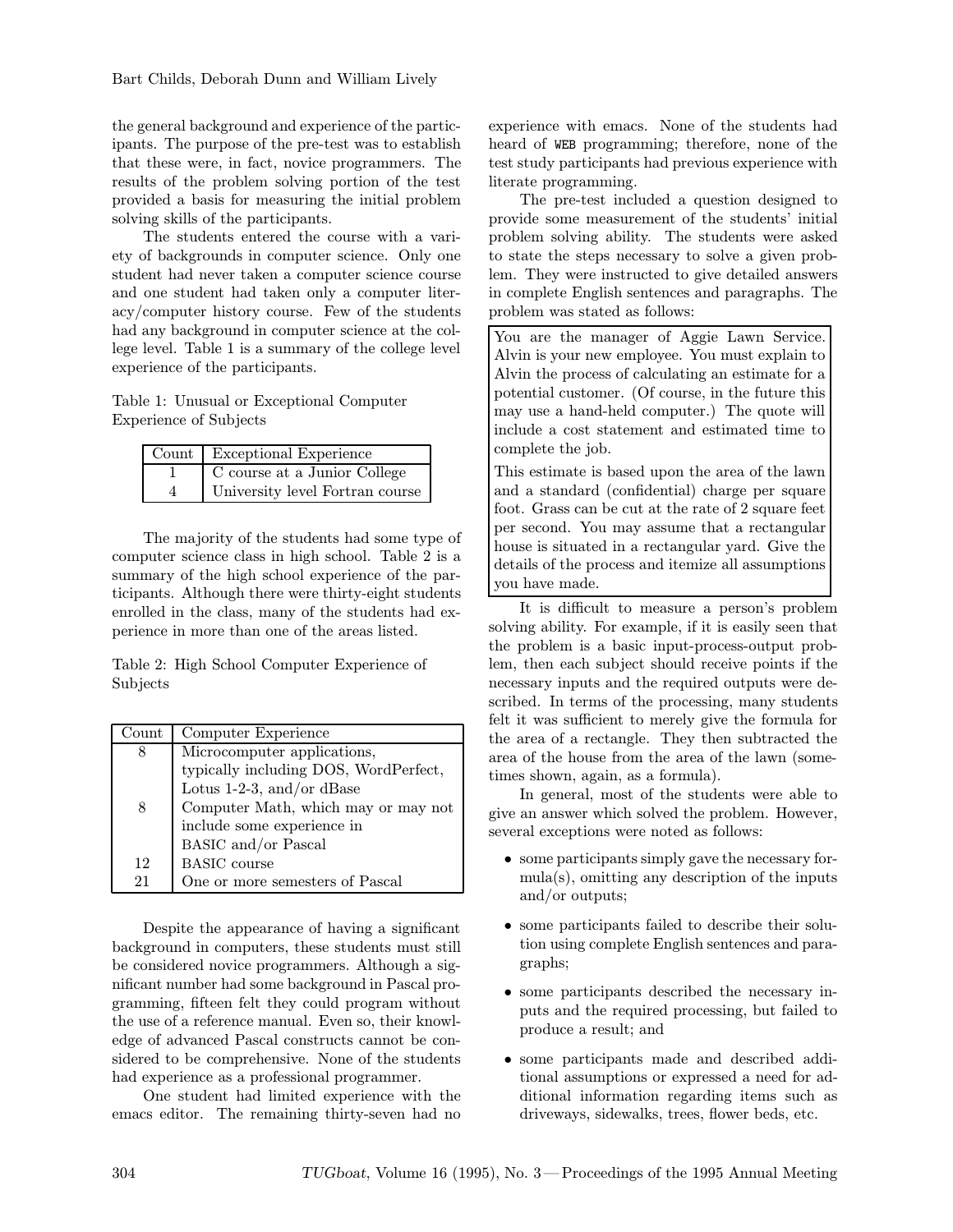The students' solutions were scored based on their ability to solve the problem. Table 3 is a summary of the minimal set of problem solving issues that should have been addressed or noted, with their associated point value.

Table 3: Problem Solving Issues

| Points         | Problem Solving Issue                   |
|----------------|-----------------------------------------|
| 2              | Obtain dimensions of yard               |
| $\overline{2}$ | Obtain dimensions of house              |
| $\overline{2}$ | Calculate area for house and yard       |
| $\overline{2}$ | Calculate area for lawn to be cut       |
| 3              | Calculate total cost to cut the lawn    |
| 3              | Calculate the time for completion       |
| $\overline{2}$ | Convert the time to minutes or hours    |
| $\overline{2}$ | Produce the final cost for cutting lawn |
| 2              | Produce the time for completion         |

A final score of twenty indicates that the student adequately described the required inputs, calculations, and necessary outputs. A student lost points for omitting information or not describing the process in sentence form. A student could earn extra points by addressing issues that were not explicitly mentioned, but might be a factor in solving the problem.

Table 4: Initial Problem Solving Ability

| Percent of |                                  |
|------------|----------------------------------|
| Students   | Problem Solving Ability          |
| 31.6       | Excellent $(18 + \text{points})$ |
| 15.8       | Above average (16-17 points)     |
| 21.1       | Average (14-15 points)           |
| 13.2       | Below average (12-13 points)     |
| 18.4       | Poor (below 12 points)           |

Table 4 is a summary of the results of measuring the students' initial problem solving ability. There are 47.4% above and only 31.6% below average. The grade of "C" is described as average, yet it is rare that a class will have as many D's and F's as A's and B's. The distribution of the data in Table 4 is consistent with grade distributions for the CS/1 course over the last few years.

#### Results

We feel the background of the students is not atypical of many CS/1 type courses. The majority of the class are majoring in computer science, but a significant number are using the course as a minor

elective, a basis for deciding if they want CS as a major, or other reasons.

Some results will be presented with this diversity as an identifying factor. Results will also reflect the tracking of the students in subsequent courses and differences between other semesters of the same course.

Performance during the semester The actual scores received by the test group on the problem solving portion of each test are included in Appendix D. The mean of the scores for the problem solving portion of each test are shown in Table 5.

Table 5: Mean Problem Solving Scores – Tests (Percent)

| <b>Test</b> | Overall | Majors | Non-Majors |
|-------------|---------|--------|------------|
| Pre-Test    | 72.6    | 74.0   | 68.3       |
| Test 1      | 78.8    | 79.7   | 76.1       |
| Test 2      | 66.6    | 65.7   | 71.6       |
| Test 3      | 80.9    | 80.3   | 82.7       |
| Post-Test   | 76.6    | 76.2   | 77.8       |

It is difficult to determine whether or not the problem solving skills for the test group increased over the course of the semester. The class, as a whole, experienced a decrease in scores on the second test, although there was a greater decrease for computer science majors. This decrease in scores for the second test may be attributed to the fact that the problem for that test was significantly different and more difficult than any of the problems encountered previously during the lab or on a test. The scores also decreased on the post-test, or final exam, as compared to the third test; however, they still improved as compared to the scores on the pretest.

The problem solving scores, as a whole, were higher on the labs than they were for the exams. This was to be expected since the problem solving portion of the lab was not developed under stressful situations, as in the test-taking scenario. Another reason for having higher scores in the lab is that measuring problem solving skills is not something we are used to doing on a test. It is much easier to evaluate someone's problem solving skills developed through iteration during lab than it is to evaluate one-time problem solving skills on a test.

Table 6 is a summary of the overall grade distribution for students completing the CS/1 course for the subject and comparison classes (in percent form).

The percentage of students that passed the CS/1 course was similar for each of the classes. A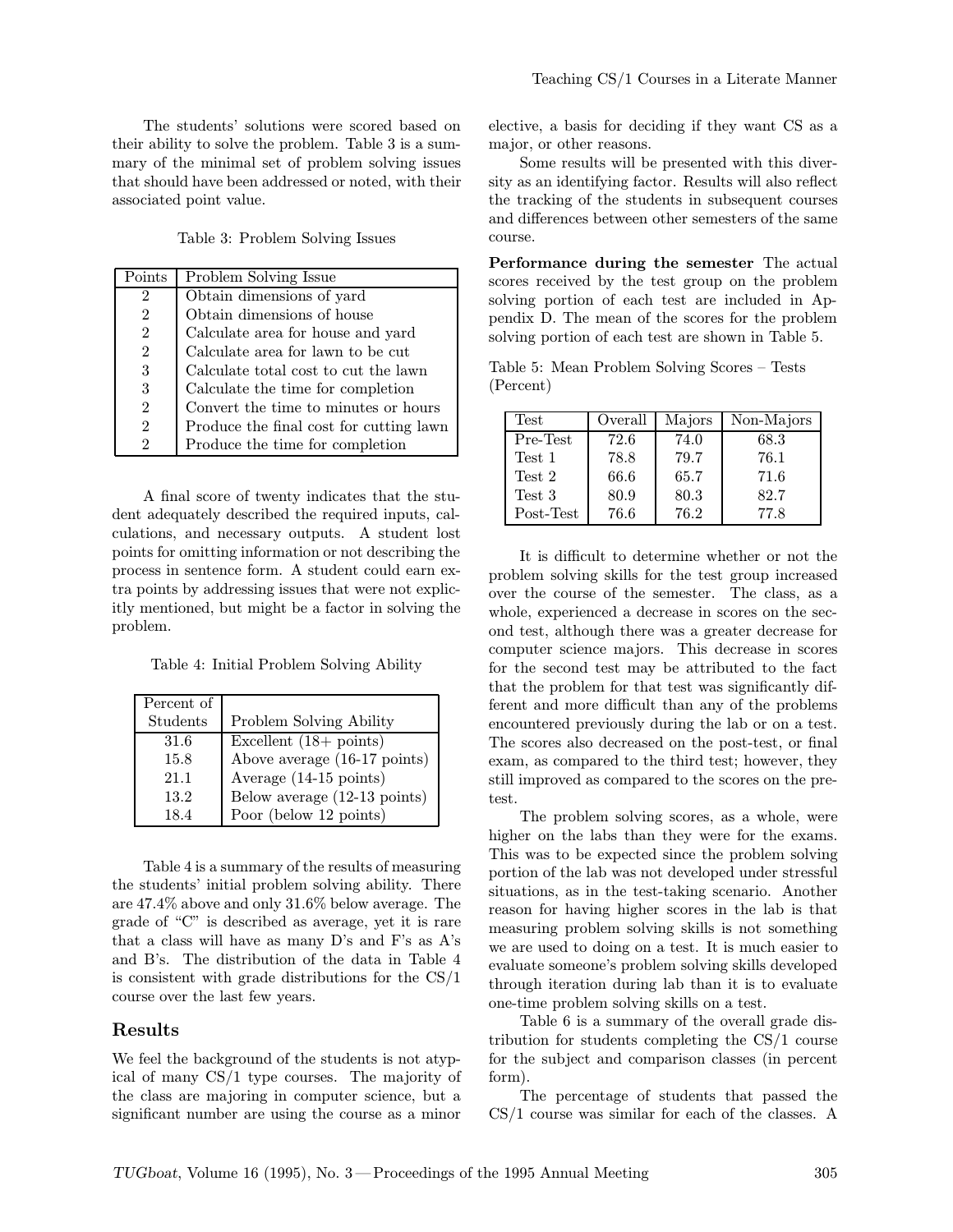Table 6: Overall Grade Distribution (Percent)

| ${\rm Semester}$ |      |                            |                    |       |     |
|------------------|------|----------------------------|--------------------|-------|-----|
| Fall 90-H        | 20.6 | 50.0                       | 14.7               | 1 5.9 | 8.8 |
| Fall 92-H        |      | $51.3$   20.5   20.5   2.6 |                    |       | 5.1 |
| Fall 93-H        | 24.3 | 40.5                       | $\mid$ 21.6 $\mid$ | 5.4   |     |

grade of "A", "B", or "C" is considered passing. The Fall 1990 and the Fall 1992 comparison groups had 85.3% and 92.3% of the students, respectively, pass the course. The test group had 86.4% of the students pass the course.

Performance in CS/2 Approximately 65-70% of the honors CS/1 students enrolled in the CS/2 course (73.5% of the Fall 1990 class, 66.7% of the Fall 1992 class, and 67.6% of the Fall 1993 class).

Table 7 is a summary of the overall grade distribution for the subsequent CS/2 course for those students in the subject and comparison classes in percent form.

Table 7: Overall CS/2 Grade Distribution (Percent)

| Semester  |      |      |     |     |     |
|-----------|------|------|-----|-----|-----|
| Fall 90-H | 68.0 | 28.0 | 4.0 | 0.0 | 0.0 |
| Fall 92-H | 73.1 | 19.2 | 7.7 | 0.0 | 0.0 |
| Fall 93-H | 52.0 | 40.0 | 4.0 | 0.0 |     |

At first glance it appears that the students in the Fall 1990 honors and the Fall 1992 comparison classes performed much better than the students in the test study group in the CS/2 class. Both of the comparison groups had a higher percentage of students make "A"s in the subsequent course. However, all of the classes had over 90% of the students make an "A" or a "B" in the course.

Table 8 is a comparison of the average grades in the  $CS/1$  class and the subsequent  $CS/2$  class for those students in the subject and comparison classes. The grade point shown is out of a total possible grade of 4.0. The Mann-Whitney U-test was used to conclude that there is not a significant difference in average grade point ratio for any of the groups.

This may still not be a good representation of how the students in the subject and comparison classes performed in the subsequent course. These grades can be evaluated in terms of the particular section and semester the class was taken and the instructor that taught the class.

Table 9 is a summary of the average difference in grades between the subject class, the comparison

Table 8: Average Grade for CS/1 and CS/2 Courses

| Semester         | CS/1  | CS/2  |
|------------------|-------|-------|
| Fall 90-H        | 2.676 | 3.640 |
| <b>Fall 92-H</b> | 3.103 | 3.654 |
| Fall 93-H        | 2.676 | 3.360 |

classes, and the other CS/2 classes. This summary is itemized by section, instructor, and semester.

Table 9: Average Difference in Grade for CS/2 Classes

| Semester  | Difference | Difference | Difference  |
|-----------|------------|------------|-------------|
| Semester  | in Section | in Instr.  | in Semester |
| Fall 90-H | $+0.02$    | $+0.01$    | $+0.01$     |
| Fall 92-H | $+0.03$    | $+0.01$    | $+0.01$     |
| Fall 93-H | $+0.06$    | $+0.05$    | $+0.09$     |

With these figures, it is shown that the students in the CS/1 comparison classes scored somewhat higher than their peers in the same section of the CS/2 course. However, those students in the CS/1 test group scored even higher than their peers in the same sections of the CS/2 course. This data was also analyzed including the CS/2 instructors and semester. The same results held.

When the performance of the students in the test study group was compared with the performance of their peers, it was determined that the students in the test study group actually scored higher than the students in the comparison groups (and the other students) in the CS/2 course.

Performance in Data Structures Approximately 45-55% of the honors CS/1 students enrolled in the Data Structures course (55.9% of the Fall 1990 class, 56.4% of the Fall 1992 class, and 45.9% of the Fall 1993 class).

Table 10 is a summary of the overall grade distribution for the Data Structures course for those students in the subject and comparison classes in percent form.

Table 10: Overall Data Structures Grade Distribution (Percent)

| Semester              |      |      |        |     | F   |
|-----------------------|------|------|--------|-----|-----|
| Fall 90-H             | 21.1 | 63.2 | 15.8   | 0.0 | 0.0 |
| Fall 92-H $\mid$ 50.0 |      | 13.6 | 22.7 L | 9.1 | 4.5 |
| Fall 93-H             | 52.9 | 35.3 | 11.8   | 0.0 | 0 Q |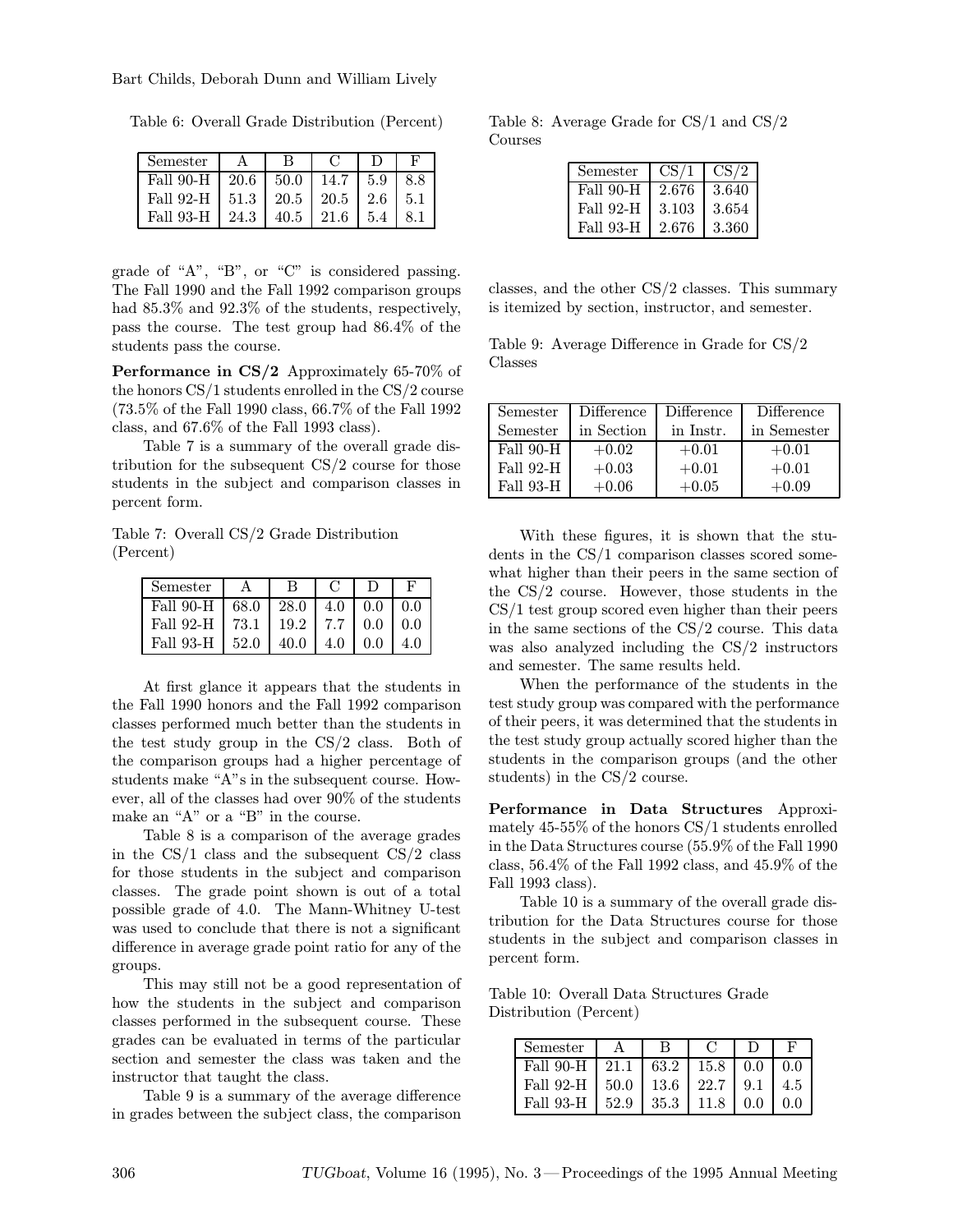Not only did the test study group have a larger percentage of students make an "A" in the course, but a larger percentage of students made an "A" or a "B" in the course.

Table 11 is a comparison of the average grades in the CS/1 class, the CS/2 class, and the Data Structures class for those students in the subject and comparison classes. Again, the grade point shown is out of a total possible grade of 4.0. Using an unpaired t-test, with  $\alpha = 0.10$ , it was concluded that there is a significant difference in average grade for the Data Structures course between the Fall 1993 test group and both the Fall 1990 and the Fall 1992 comparison groups.

Table 11: Average Grade for CS/1, CS/2, and Data Structures Courses

| Semester  | CS/1  | CS/2  | DS    |
|-----------|-------|-------|-------|
| Fall 90-H | 2.676 | 3.640 | 3.053 |
| Fall 92-H | 3.103 | 3.654 | 2.955 |
| Fall 93-H | 2.676 | 3.360 | 3.412 |

A chi-square test of independence was conducted to determine if the grade and CS/1 semester variables are related (or dependent). The critical value of  $X^2$  for  $\alpha = 0.10$  and degrees of freedom = 8 is 13.36. The computed value, 15.368, exceeds 13.36, so we conclude that the two variables are dependent. That is, the proportion of students receiving a particular grade varies depending on the semester in which they took CS/1.

When the performance of the students in the test study group was compared with the performance of their peers in a course which requires extensive problem solving skills, it was determined there is a significant difference in the performance of the students in the test study group compared with the performance of the students in the comparison groups.

Too bad that few (if any) were still using lp.

Student Evaluation of CPSC 110 Teaching Methodology Upon nearing completion of the CS/1 course, the students were asked to submit a paper reflecting their feelings and attitudes towards the WEB programming methodology. It was stressed that statements made would in no way affect their grade in the course. This was to be written as a typical one-page technical note.

Three people evaluated the reaction of the test subjects. None of the people had prior training in rating. A rating scale (Meister, 1985) was developed and the reports were evaluated in order to appraise the students' reactions to the WEB programming process. The scale consisted of five categories, rated 1-5 and a 0 value that was taken to mean no response.

Below is a summary of the results of the rating process. The mean of the scores (columns R-1, ..., R-3) for each of the three volunteers who rated are shown in Table 12. Kendall's coefficient of concordance (Meister, 1985) was used to test agreement between the ratings. The result was a value of 0.673, which indicates there was a modest level of agreement between the evaluations of the questionaire results.

Table 12: Evaluation of Fall 1993 CPSC 110H Students' Reactions

| Question       | $R-1$ | $R-2$ | $R-3$ | Overall |
|----------------|-------|-------|-------|---------|
|                | 3.21  | 2.81  | 2.52  | 2.85    |
| $\overline{2}$ | 3.20  | 1.60  | 3.25  | 2.67    |
| 3              | 2.69  | 2.64  | 1.87  | 2.43    |
|                | 3.44  | 3.14  | 1.67  | 2.88    |
| 5              | 3.41  | 3.28  | 2.90  | 3.20    |
|                | 3.54  | 2.87  | 3.57  | 3.31    |

The questions and some comments of interpretation were:

1. What was your original reaction to being told you were going to learn something called WEB?

Although a few of the students were enthusiastic about the idea, many were unhappy with the fact that they were going to be using a different methodology. Much of the unhappiness was due to the fact that many of the students entered the course with prior expectations about what is taught in the class.

2. What was your expectation of the course?

Most students entered the course under the impression that CPSC 110H was a course in Turbo Pascal, despite the course description.

3. What was your reaction to emacs?

Many of the students objected to the use of the emacs editor. This may be due to the fact that the user interface is not extremely user-friendly, especially to the novice user. The students were required to use predefined keystrokes, rather than pull-down menus. (This was apparently because the question was asked. It did not show up on the course evaluation.)

4. What was your reaction to TEX?

Although a minimal amount of TEX knowledge is required, the students seemed to find the language difficult. Although several examples were provided, with a variety of TEX commands, they students did not seem to adapt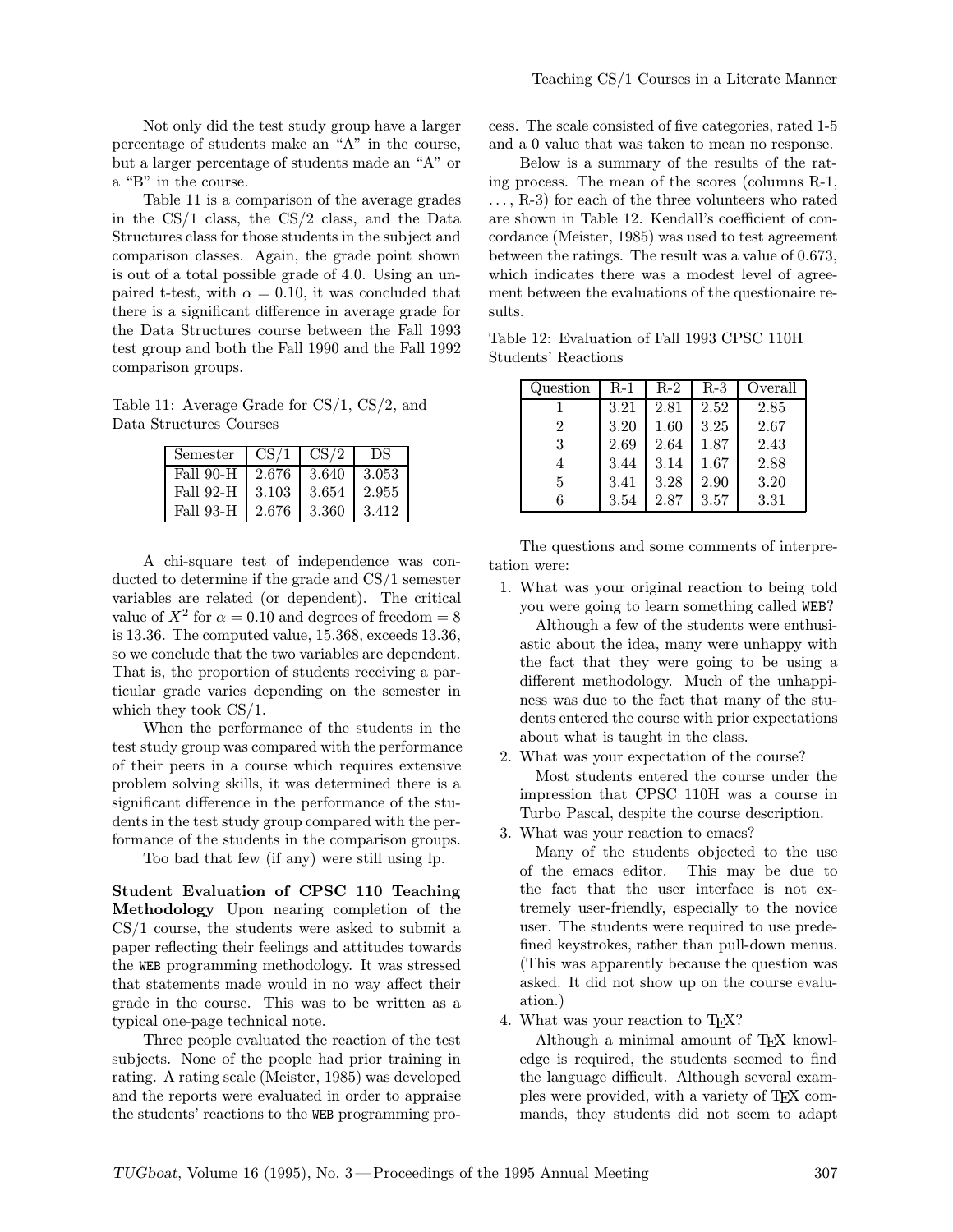well to the use of TEX. Despite the lack of TEX knowledge, the students seemed to adapt to the WEB environment. (Same comment?)

- 5. What was your reaction to WEB programming? The evaluators of the students' reaction seem to believe this response was a bit above average. The lack of enthusiastic response may have been due to their overall difficulty in understanding the WEB process and concepts.
- 6. What was your reaction to the overall WEB process/concepts?

Generally, the students' understanding was average to good. Many of the students continued to have difficulty separating the concepts of editor, WEB files, TEX commands, etc. Some seemed overwhelmed in the beginning with having to learn more than just 'a language'.

There were certainly a number of students who can code but did not catch the 'big picture'. Comments like "why document when you have the code to read" were not uncommon.

For the purposes of table 12, answers to the questions (except question 2) were 'not discussed'; poor; fair; average; good; and excellent, receiving numeric values of 0, ..., 5 respectively. The answers to question 2 varied from 'unknown  $\equiv 0$ ' to 'Turbo Pascal  $\equiv 3'$  to 'Problem Solving and Programming  $\equiv 5$ <sup>'</sup>.

## Conclusions

We taught an honors section of a CS/1 course in a different manner than usual, namely using literate programming. The students used an editor, a formatting system, and a coding style that was new to all. The students' performance in subsequent courses was not hurt and may have been helped with the different methodology. The results of using the program development methodology in the CS/1 course indicate that the methodology is successful in teaching novice programmers good problem solving skills.

These are the results of the experiment:

- The students showed an increase in their problem solving skills.
- Those students unfamiliar with the Pascal programming language, or any other programming language, were more successful then those familiar with Pascal at using the literate programming paradigm to capture and document their problem solving process.
- The students were able to learn the WEB rules, the web-mode environment, GNU Emacs, and

TEX rules, as well as the Pascal syntax and constructs.

- Those students exposed to the program development methodology utilizing the literate programming paradigm were as successful in the subsequent CS/2 course as those not exposed to the methodology.
- Those students exposed to literate programming were significantly more successful in the Data Structures course than those not exposed to the methodology.
- The subject program development methodology may lead to an improved software development process; however, more tests should be conducted.

Norman Ramsey (author of Spider and NoWEB) has recently presented a position paper at an ICSE '95 workshop entitled "Literate Programming should be a model for Software Engineering and Programming Languages", dated March 1995. While we are in agreement with the obvious philosophy, we are concerned that it is too late because we have observed first year students are already like the professionals: "No, I do not want to learn anything new if I already have some knowledge in the area". We think it should appear early in the curriculum and repeatedly.

# Recommendations and Future Use

In teaching a CS/1 course, you can do darned near anything and succeed. You just have to keep your eye on the goal, don't apologize, and push! We have known of real problems because the professor (assigned to the class at the last minute) often is less familiar with the specifics of 'Turbo Pascal' than many of the students. The lesson from that is "give them a new challenge". We feel that there is a real benefit to the use of literate programming and requiring that students practice writing, using of pseudo-code, and documenting their programs. It is a new challenge to them.

The following is a list of things we wish we had or recommend to similar projects:

- 1. It sure would be nice if we have some video training on how to do some of these things, particularly simple TEX, emacs, and DOS.
- 2. Now that we have MetaPost and other drawing packages, we think that more diagrams should be included in the first lab attempts.
- 3. Make students write! Repeat "Make students write!"
- 4. This is a natural for "cooperative learning"; have the students do extensive peer review.